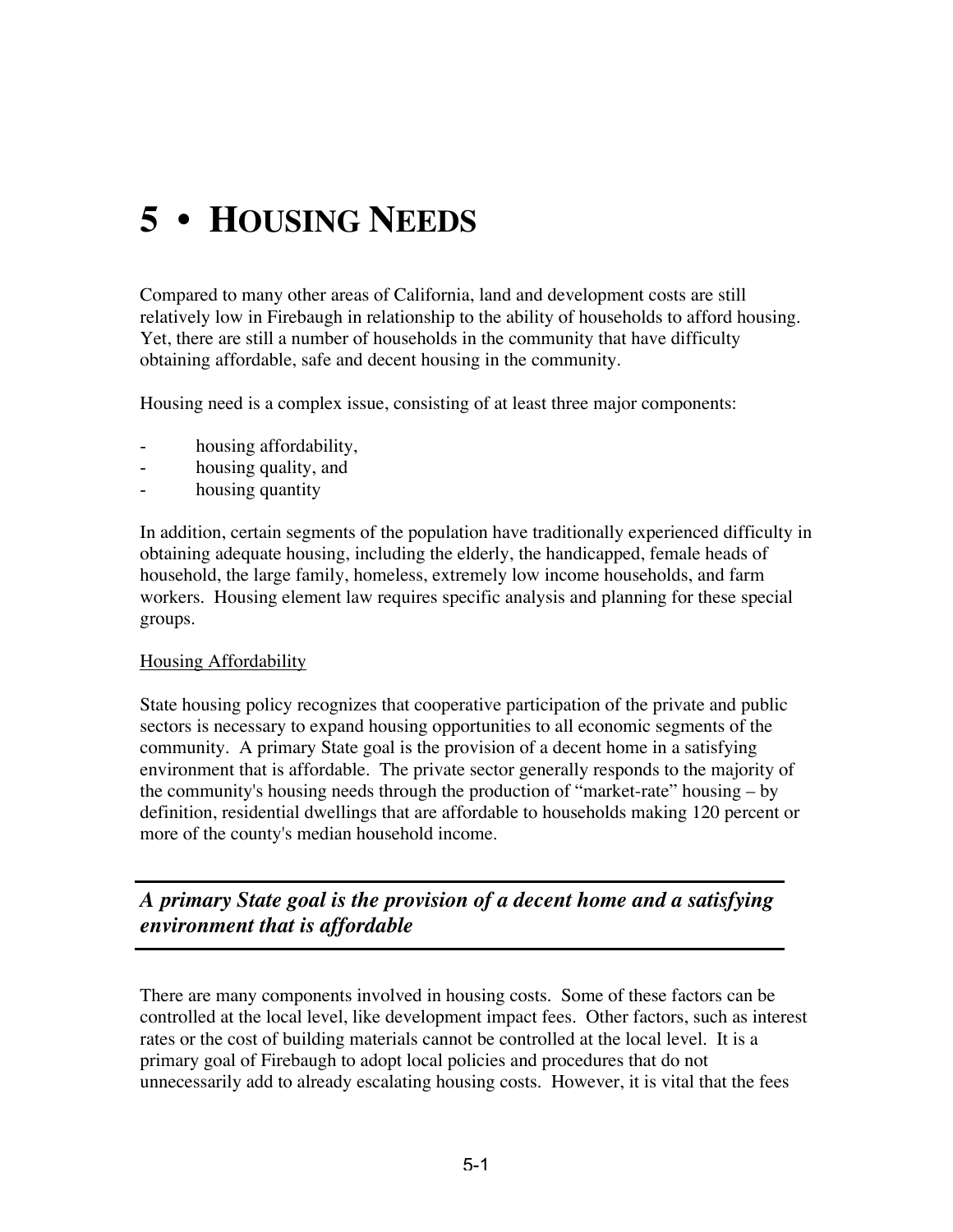associated with new housing development pay for the additional expenses incured by the City as a result of the new housing.

Some of the effects or problems that result from increased housing costs include the following:

- **Rate of Homeownership:** As housing prices climb, fewer people can afford to purchase homes. Households with moderate incomes who traditionally purchased homes, compete with less advantaged households for rental housing. The expected outcome is lower vacancy rates for apartment units and higher rents. Fortunately in Firebaugh a number of new single family homes have been developed in recent years. This has opened the market for homebuyers, and reduced pressure on available multi family units.
- **Overpayment:** The cost of housing eventually causes fixed-income, elderly and lower income families to use a disproportionate percentage of their income (over 30 percent of their adjusted gross income) for housing. This causes a series of other financial challenges often resulting in a deteriorating housing stock because the costs of maintenance must be sacrificed for more immediate expenses (e.g., food, clothing, medical care and utilities). Firebaugh's efforts in facilitating the construction of of new housing, using state grants, tax credits, and RDA funds, has helped to mitigate this potential housing problem. Even persons who are agricultural field workers have affordable housing opportunities in Firebaugh through

# Understanding Income **Categories**

The State of California has established five household income categories that are used in housing policy and planning. These categories are based on the median income for each County. In Fresno County, the median income in 2008 for a family of four was \$53,800. The income categories are further refined by the number of persons in the household. For each income category below, an example of a four-person household in Firebaugh is provided.

*Extremely Low Income*: A household that earns less than 30% of the median County income. Example: \$16,150 maximum yearly income for family of four.

*Very Low Income*: A household that earns less between 30% and 50% of the median County income. Example: \$26,900 maximum yearly income for family of four.

*Low Income*: A household that earns between 51% to 80% of County median income. Example: \$43,050 maximum yearly income for family of four.

*Moderate Income*: A household that earns between 81% and 120% of County median income. Example: \$64,600 maximum yearly income for family of four.

*Above Moderate Income*: A household earning more than 120% of the County median income. Example: more than \$64,560 yearly income for family of four.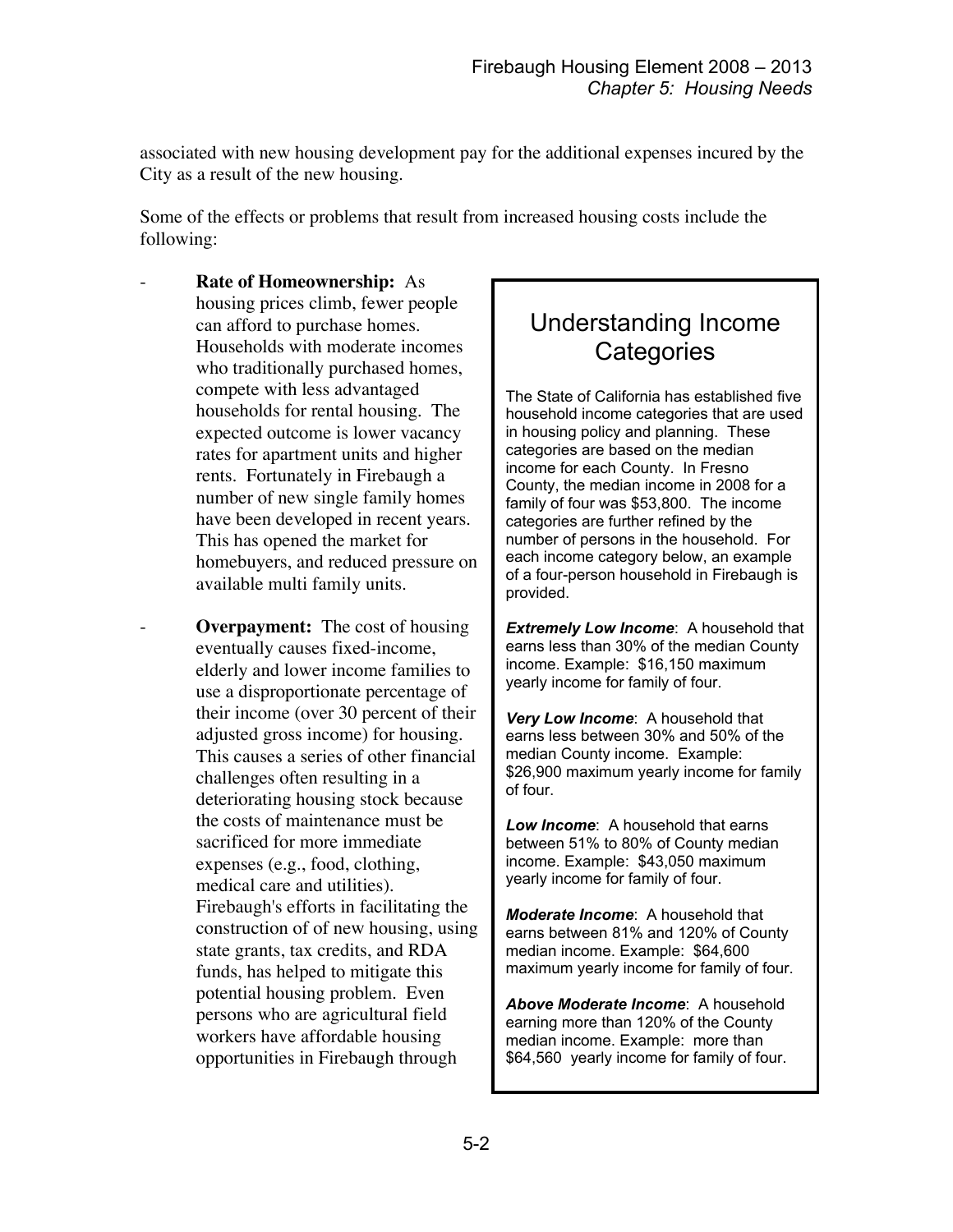public housing units operated by the Fresno County Housing Authority, as well as the use of Section 8 vouchers provided by the Authority.

**Overcrowding:** As housing prices climb, lower income households must be satisfied with less house for the available money. This can result in overcrowding, which places a strain on municipal infrastructure. Further, it does not provide a satisfying living environment, and eventually can cause conditions that contribute to both deterioration of the housing stock and neighborhoods. Firebaugh has attempted to mitigate this problem through its Redevelopment Agency's low income housing funds and the City's facilitation of new residential development.

#### Median Home Prices

The 2000 U.S. Census determined that the median home value in Firebaugh was \$80,900; in Fresno County, \$104,900; and in California, \$194,3000. Firebaugh's year 2000 median home price is up from \$69,700 in 1990. Since the year 2000, median home prices have increased significantly statewide, including Firebaugh. Recent information indicates the median home price in 2008 at about \$160,000. However this figure has decreased from a median "high" home price that approached \$300,000 in Firebaugh in 2006 and 2007.

According to the 2000 Census, median rents in Firebaugh were \$517, up from a median rent of \$289 in 1990. This compares with median rents of \$534 and \$434 in Fresno County for the years 2000 and 1990, respectively. By comparison, median rents in California were \$747 in 2000 and \$620 in 1990. More recent data indicates the median rent in Firebaugh is at \$763 in 2008 – a significant increase since 2000.

#### **Overpayment**

While Firebaugh's median mortgages and rent are below county and state figures, the test of housing affordability in a community is measured by the number of local households overpaying for shelter. In Firebaugh, a large number of households overpay for shelter These monies could be be spent on goods and services as well as basic housing upkeep.

Based on data from the 2000 U.S. Census, the following conclusions can be made about households in Firebaugh that "overpay" for shelter:

# **"Overpayment" Defined**

*The State of California considers a household that is spending more than 30% of its income for housing to be "overpaying".*

*According to the 2000 Census, nearly 40% of all households in Firebaugh were paying more than 30%of their income for housing.*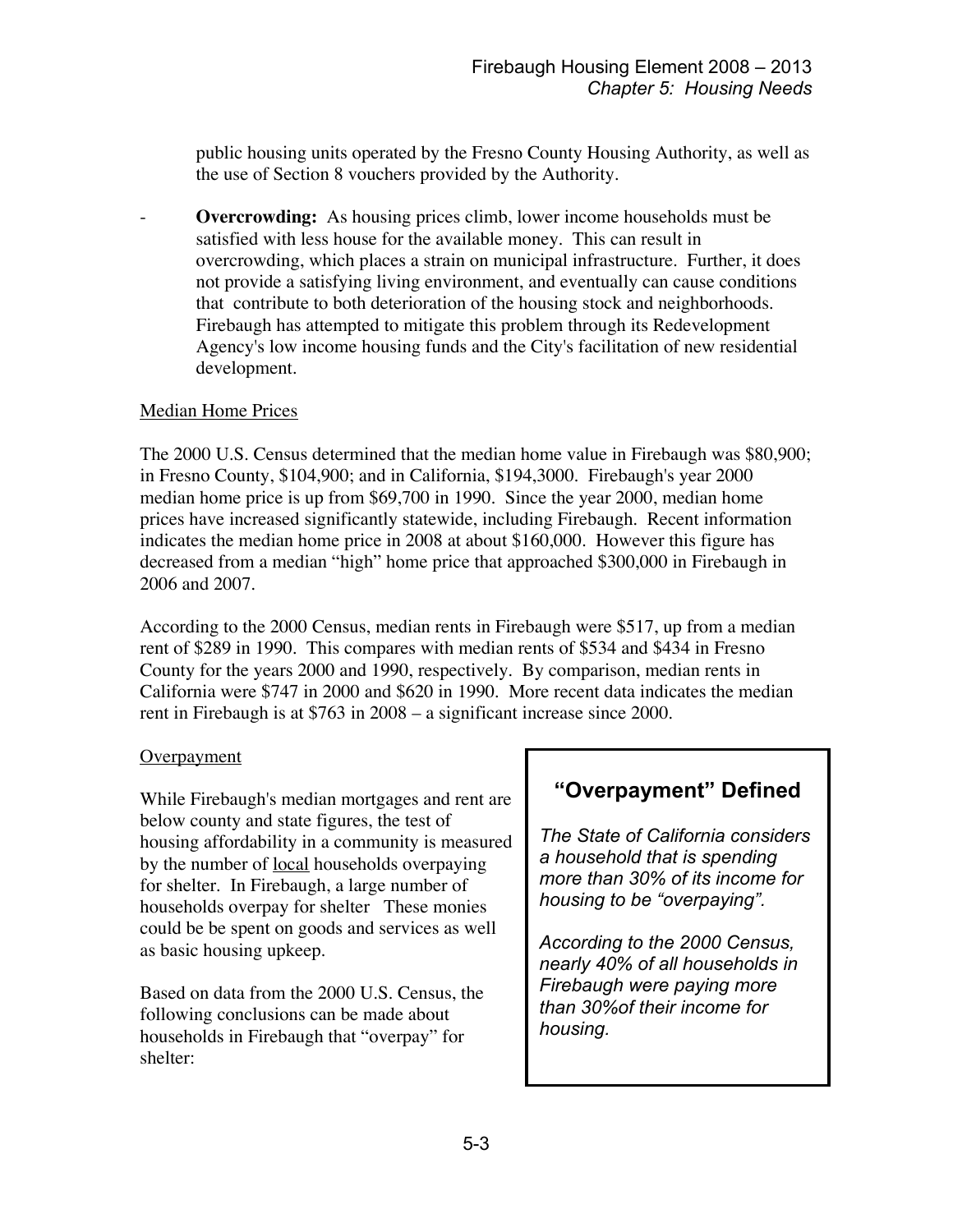- 36 percent of owner-occupied households were overpaying for shelter
- 43 percent of renter-occupied households were overpaying for shelter

Given the significant increase in median home prices and median rents observed since 2000 (coupled with stangnant incomes) it is expected that these figures have only gotten worse. The City will need to review the 2010 Census data when it becomes available and update this information.

#### **Table 5-1** *Households Spending Over 30 percent of their Gross Income for Housing*

| Owner-Occupied<br>Households | Renter-Occupied<br>Households |
|------------------------------|-------------------------------|
| 666                          | 591                           |
| 239                          | 252                           |
| 36%                          | 43%                           |
|                              |                               |

Source: 2000 U.S. Census.

The housing affordability problem has been addressed through various means - by the City and its Redevelopment Agency through its first-time home-buyer's program, the private sector through a variety of means, including use of State tax credit funds, and by the Fresno County Housing Authority, which owns and operates five housing complexes in Firebaugh with a total of 152 units, including a 30-unit complex reserved for elderly. In addition there is a 98-unit migrant farmworker housing complex. The Housing Authority provides rental housing for very low and low-income families. The Authority also assists families in renting private dwellings through its Section 8 voucher program. Currently, the Authority has 12 Section 8 units in the city. A Section 8 certificate allows a qualified lower income family to receive rental assistance from the Housing Authority.

In addition, the City's Redevelopment Agency has been actively assisting housing projects through its Low-Moderate Income (LMI) fund. Most recently the Agency has provided financial assistance to the Greenlining Foundation for construction of its 21-unit affordable single family housing project – The San Joaquin Villas, located on the east side of State Highway 33, north of Clyde Fannon Road. The agency provided a \$240,000 grant as well as a \$150,000 low interest loan. The project is under construction as this Housing Element was being prepared.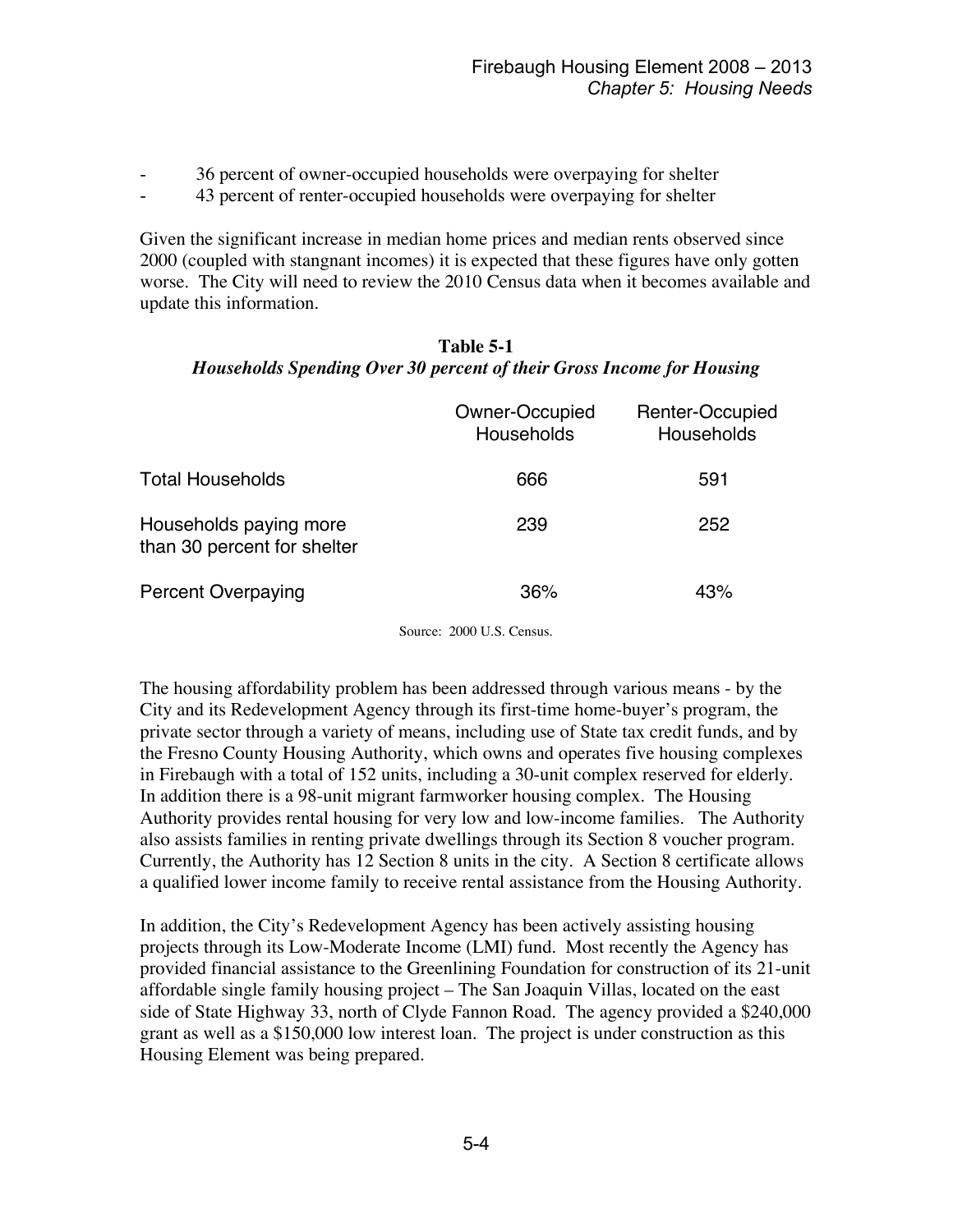# **Housing Quality**

A housing condition survey was conducted in 2006 to determine the quality of Firebaugh's housing stock. In this survey, each dwelling unit was evaluated for its physical condition and appearance. The housing condition survey was conducted using the four definitions listed below:

- 1) **Sound Structure:** a well maintained structure in good condition with no or very few defects of minor consequence.
- 2) **Deficient Structure**: a structure in relatively good condition, but in need of more than a few minor repairs and in general maintenance.
- 3) **Deteriorated Structure:** a structure in need of several minor repairs including plumbing and electrical work and roof repairs.
- 4) **Dilapidated Structure:** a structure in need of more than two major repairs and/or a high number of minor repairs which makes the rehabilitation of the structure economically unfeasible.

The results of the survey are summarized in Chart 5-1.



**Chart 5-1** *Housing Quality Survey*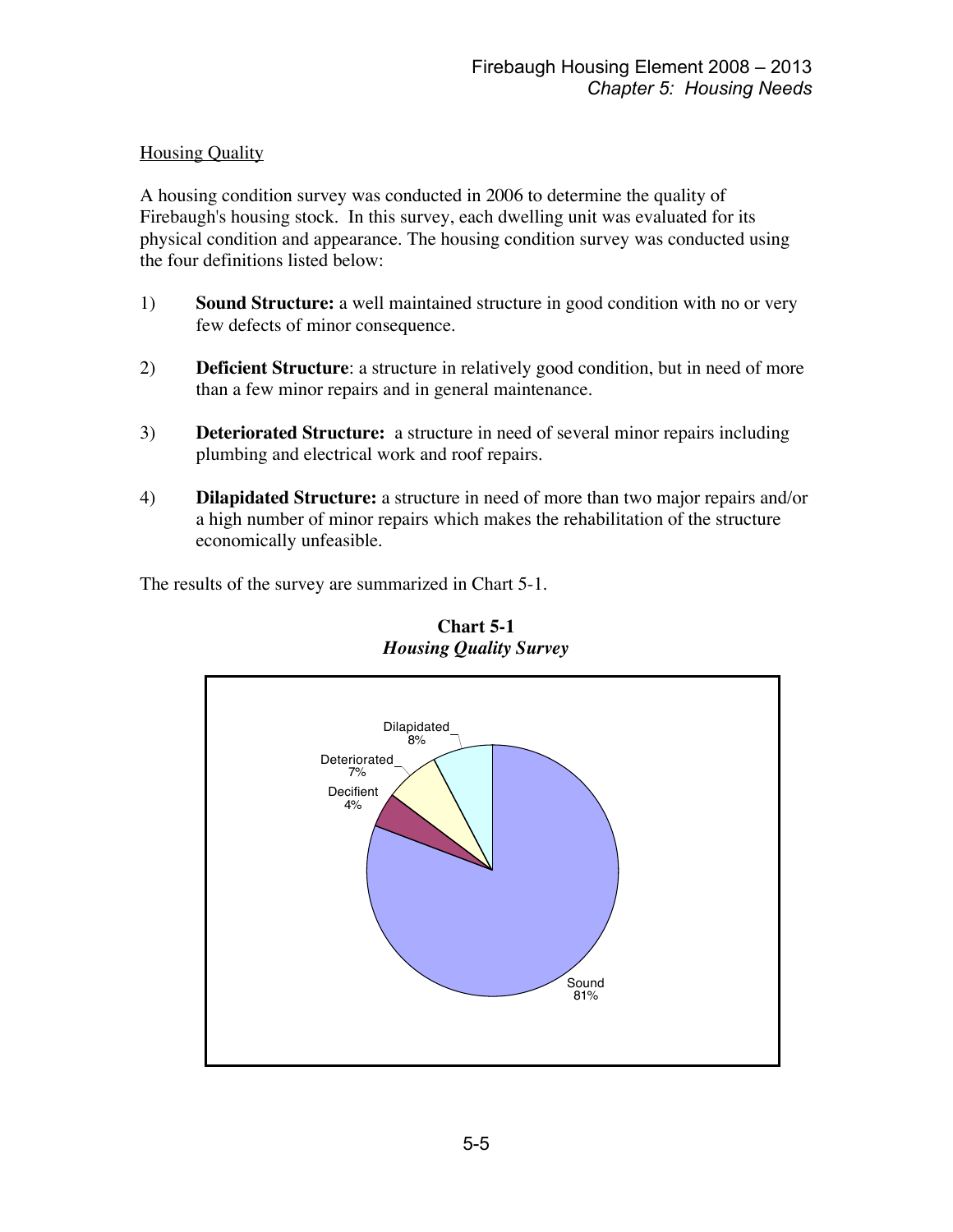The survey revealed that a 19 percent of Firebaugh's dwelling units were rated either "deficient" "deteriorated" or "dilapidated". Of the 1,754 housing units sampled, 134 were rated as dilapidated (8 percent); 124 were rated deteriorated (7 percent) and 76 units (4 percent) were rated deficient. The balance of the units (81 percent) were rated sound.

#### **Overcrowding**

The Bureau of Census defines overcrowded housing units as those having more than one person per room (excluding kitchens, bathrooms, hallways, etc.).

About 36 percent of the housing units in Firebaugh were overcrowded in 2000, according to the Census. In terms of tenure, about 34 percent of owner-occupied units were overcrowded; over 39 percent of renter-occupied units were overcrowded. In Fresno County, the percentage of overcrowded units was 19 percent.

Table 5-2 Residential Overcrowding: 1990 - 2000

|      | Owner-Occupied |           | Renter-Occupied |           |  |
|------|----------------|-----------|-----------------|-----------|--|
|      | Overcrowded    | All Units | Overcrowded     | All Units |  |
| 1990 | 213 (42%)      | 627       | 263 (39%)       | 672       |  |
| 2000 | 286 (34%)      | 836       | 233 (39%)       | 591       |  |

Source: US Census, 1990 – 2000

The City will need to examine data from the year 2010 Census when it becomes available, and update information on overcrowding. It is also expected that overcrowding worsens during peak harvest times when seasonal farmworkers are seeking shelter in valley communities.

Overcrowding is typically reflective of one of three conditions:

- 1. A family or household is living in too small a dwelling;
- 2. A family is required to house extended family members (i.e. grandparents or grown children and their families living with parents); or
- 3. A family is renting inadequate living space to non-family members (i.e. families renting to migrant farm workers).

Whatever the cause of overcrowding, there is a direct link between overcrowding and housing affordability. Examples of this condition include the following: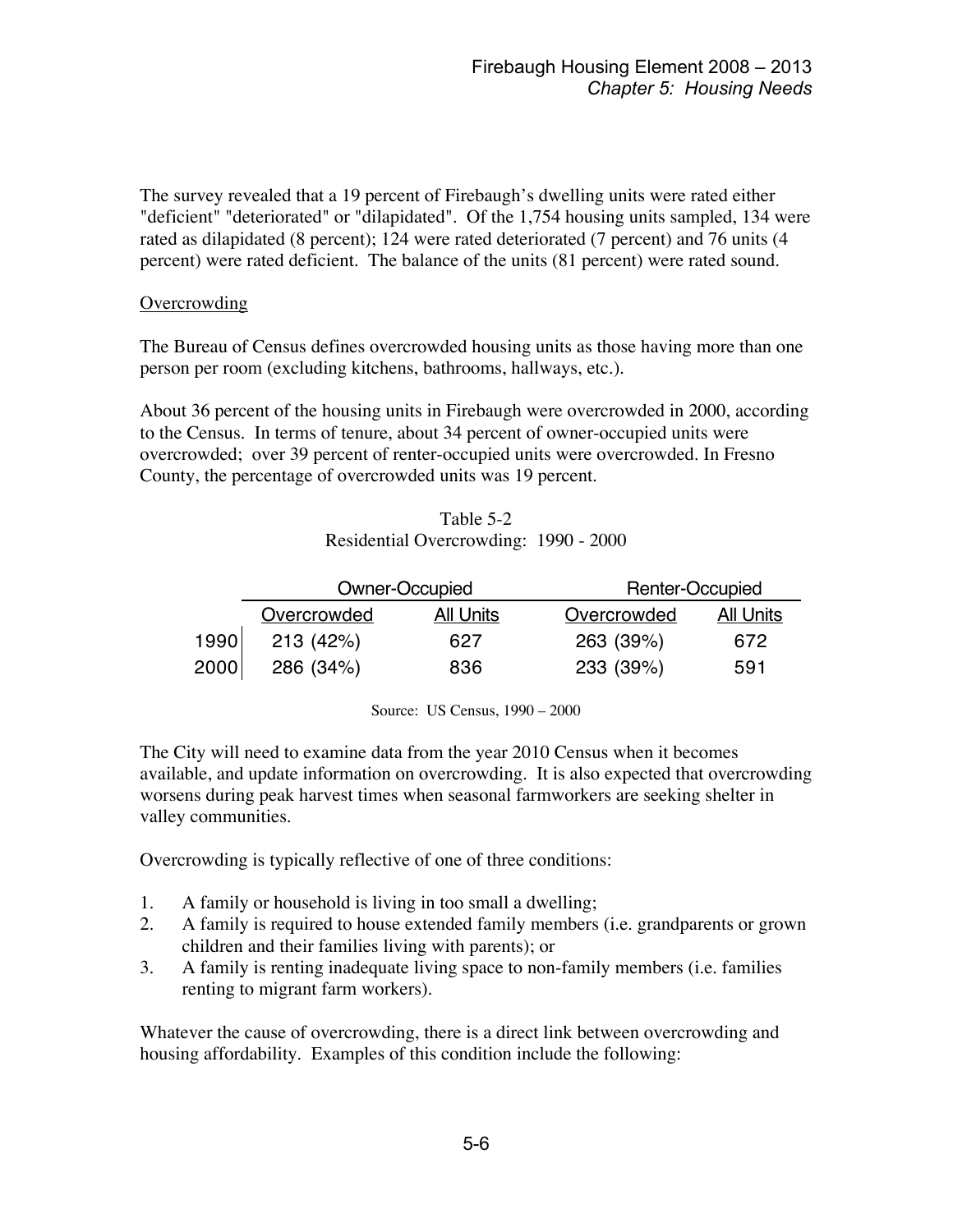- Homeowners/renters with large families are unable to afford larger dwellings.
- Older children wishing to leave home who cannot qualify for a home loan or are unable to make rental payments.
- Grandparents on fixed incomes are unable to afford suitable housing or have physical handicaps that force them to live with their children.
- Families with low incomes will permit overcrowding to occur in order to derive additional income, or there is an insufficient supply of housing units in the community to accommodate the demand.

Overall, renters are more likely to live in overcrowded conditions than homeowners. This problem is closely related to Firebaugh's nature as an agricultural community. Not surprisingly, many units become overcrowded during peak harvest times.

There are a number of ways to address this problem, including the addition of bedrooms to existing units, rehabilitation of uninhabitable units and construction of new rental units.

# **Poverty and Unemployment**

An important measure of the ability to afford decent housing is the poverty level. In 2008, 22.5 percent of Firebaugh residents had income levels at or below the poverty level. Firebaugh compares favorably with some neighboring cities, but the poverty rate is certainly much higher than desired. Chart 5-2 displays poverty rates for Firebaugh and neighboring communities.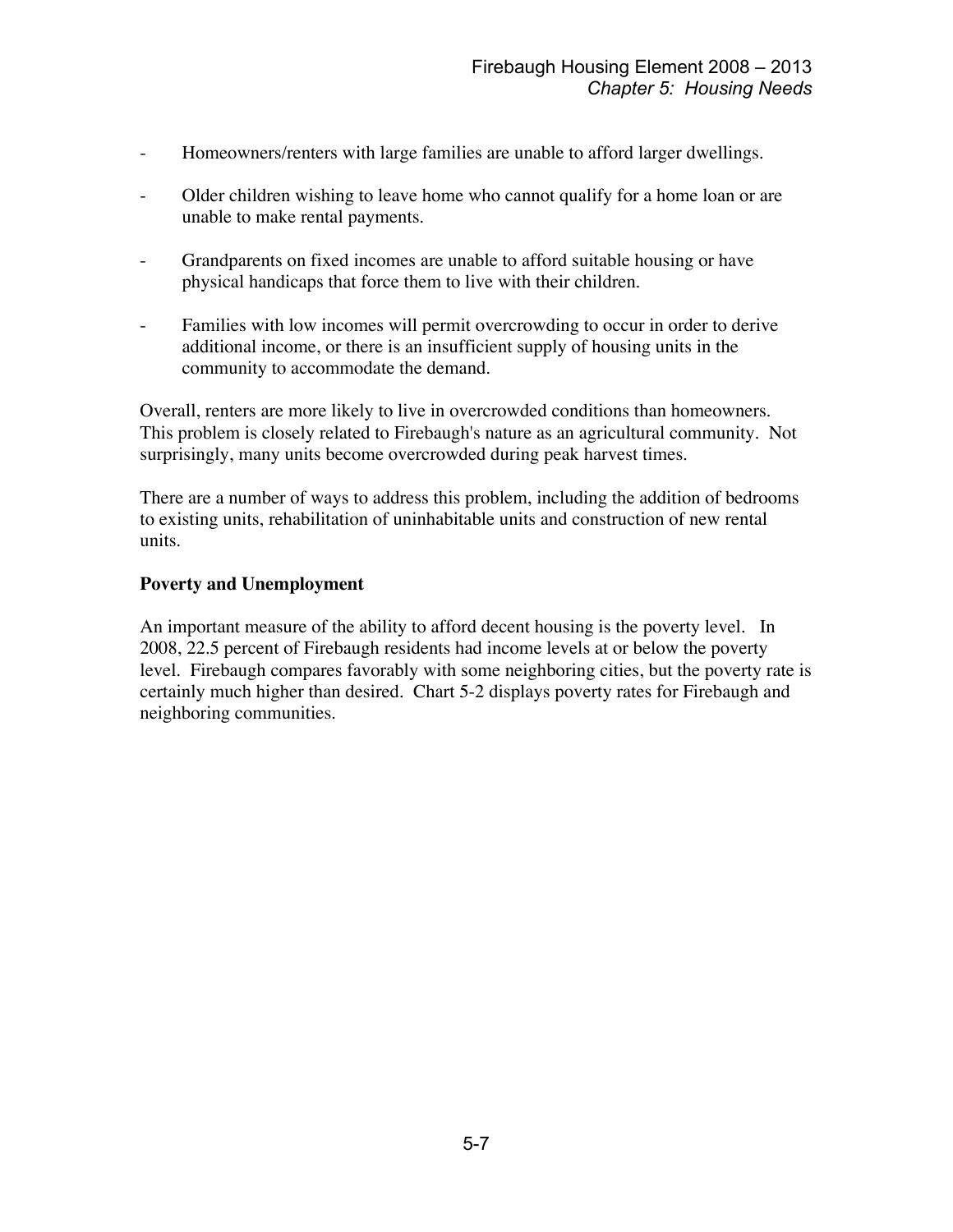

**Chart 5-2** *Area Cities Poverty Rate – 2008*

Source: Employment Development Department, 2008.

Another measure of prosperity (or lack thereof) is the City's unemployment rate. Unemployment rates in communities that are heavily dependent on agriculture can vary significantly during the year. Chart 5-3 displays Firebaugh's unemployment rate in October, 2008 along with that of surrounding communities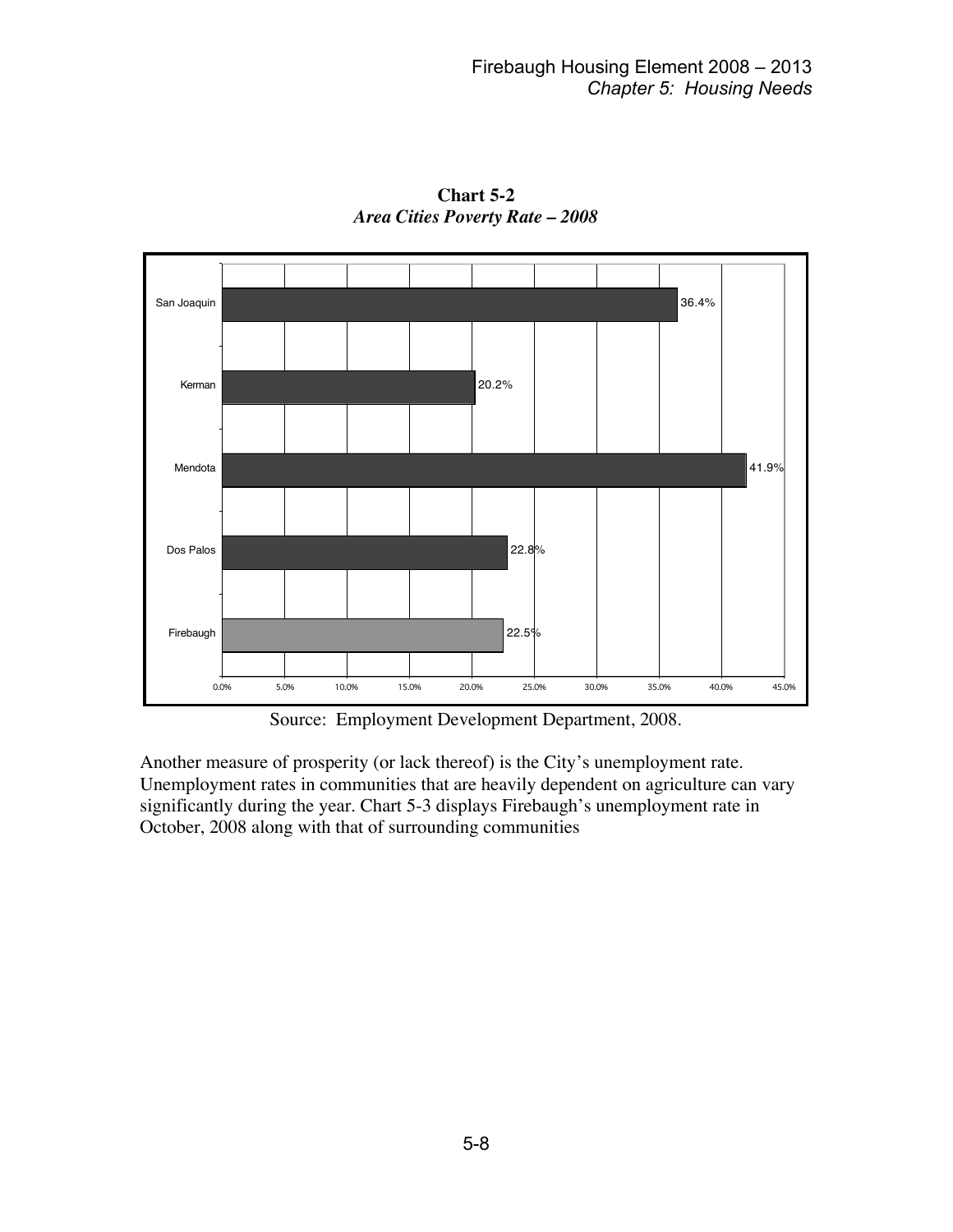

**Chart 5-3** *Unemployment Rates – October, 2008*

Source: Employment Development Department, 2008

# **Special Needs Groups**

The State Housing Law requires that the housing needs of specified groups be addressed in the Housing Element, including:

- the elderly;
- the disabled;
- large families;
- female heads of household;
- farm workers; and
- extremely low-income residents.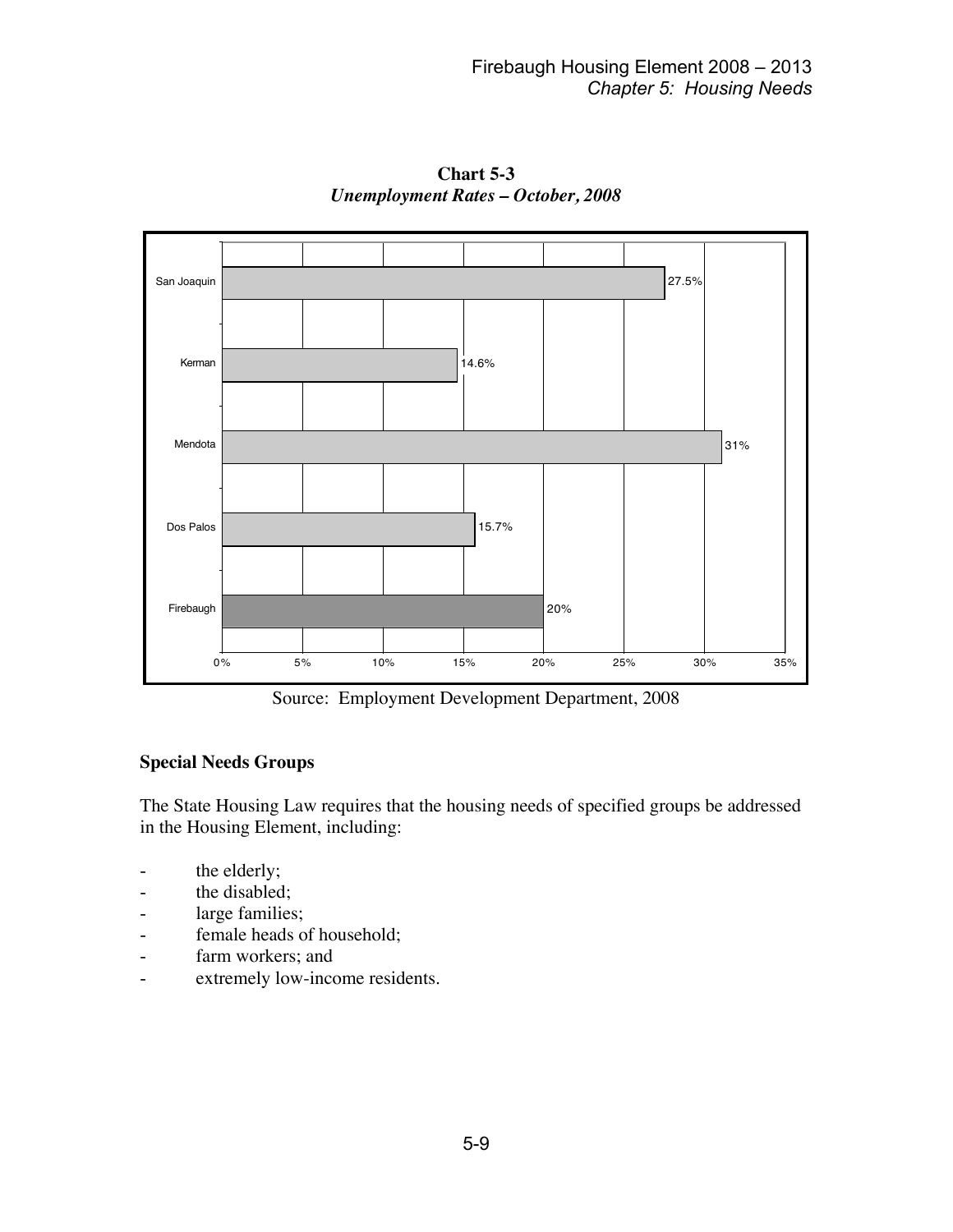# Elderly Persons

The special housing needs of the elderly are an important concern of Firebaugh since they are likely to be on fixed incomes and/or have low incomes. Some elderly are also disabled. The elderly also have special needs related to housing construction and location. The elderly often require ramps, handrails and lower cupboards and counters, to allow greater access and mobility.

In addition, the elderly have special needs based on location. They need to have access to shopping, medical offices, and public transit. In many instances, the elderly prefer to stay in their own home rather than relocate to a retirement community, and therefore may need assistance to make home repairs.

The 2000 Census showed that 289 residents, or 5 percent of the total population, were 65 years of age or older – a decrease from 6.3 percent in 1990.

The 2000 Census also indicated that almost 20 percent of the households in Firebaugh were occupied by one or more persons that were 65 or older. In terms of tenure, approximately 34 percent of Firebaugh's elderly households were owner-occupied; 3.3 percent of renter-occupied households were elderly. In Firebaugh, the Fresno County Housing Authority operates a 30-unit housing complex for low income seniors (Firebaugh Elderly Apartments).

The City of Firebaugh offers a utility discount program for seniors. In addition, the City operates a senior citizen's center, located on the east side of Clyde Fannon Road at Thomas Conboy Avenue. In addition to a variety of activity programs, the center provides low cost meals for senior citizens.

# Persons with Disabilities

There are many types of disabilities and definitions can be problematic. Local government utilizes the definition of "handicapped" person as contained in Section 22511.5 of the California Administrative Code for vehicle and building code enforcement. This definition generally includes those persons with certain levels of impairment related to vision, cardiovascular health, respiratory systems, and use of extremities.

Handicapped persons often require specially-designed dwellings to permit free access not only within the dwelling, but to and from the site. Special modifications to permit free access are very important. The California Administrative Code Title 24 requirements mandate that public buildings provide for wheelchair access. Ramp ways, larger door widths, restroom modifications, and other improvements, enable better access to the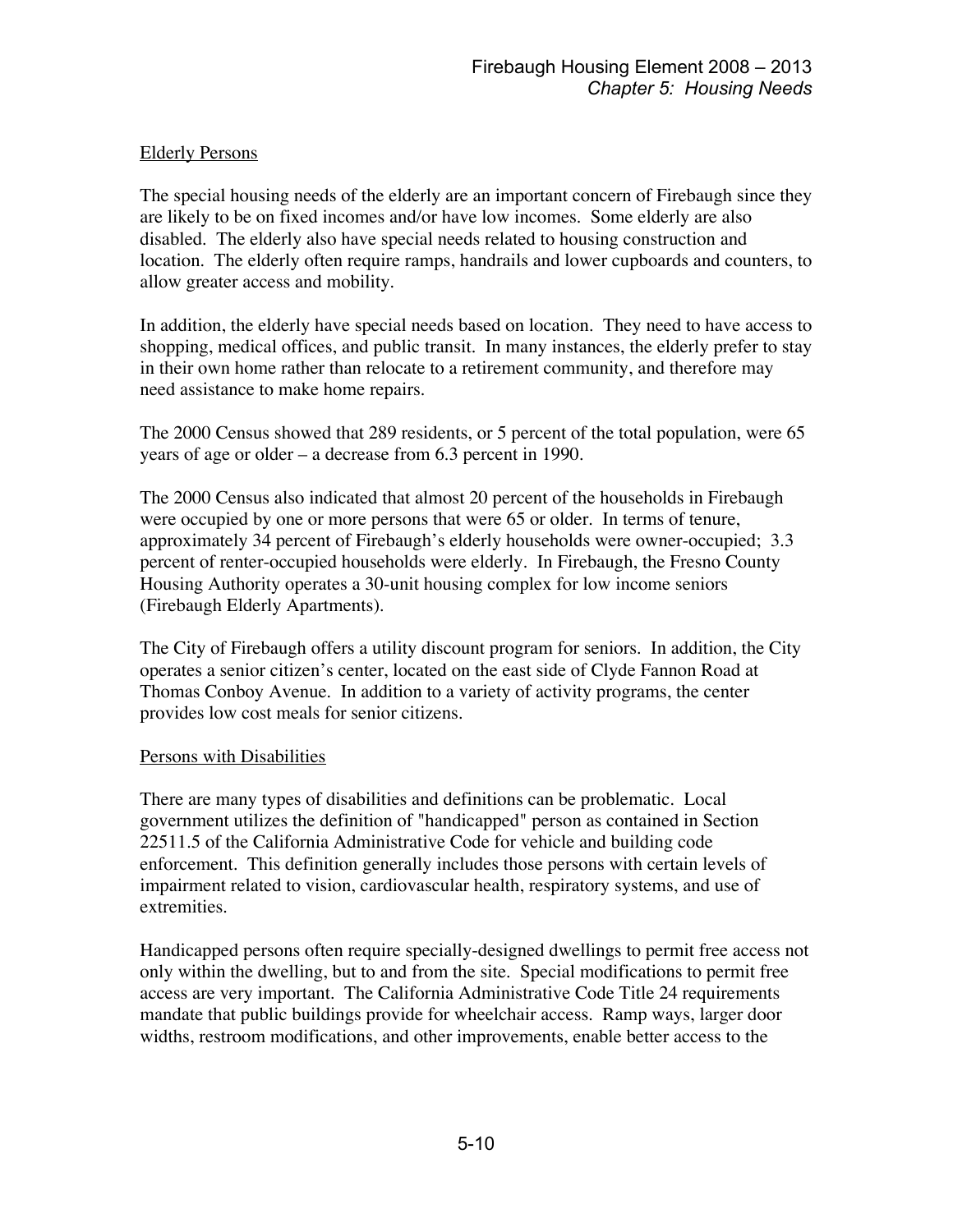handicapped. Such standards are not mandatory of new single family or multi-family residential construction that have fewer than ten units.

Like the elderly, the handicapped have special needs based on location. Many desire to be located near public facilities, and especially near public transportation facilities that provide service to the handicapped.

According to the 2000 Census, 17.4 percent of Firebaugh's population listed some type of disability, up from 12 percent in 1990. This figure is significant and points to a need for future development to include handicap-accessible units. Of the City's population over 65 years of age, almost 60% listed a disability.

The City has analyzed its codes and policies to determine whether any of these may pose a constraint to the production of housing for the disabled. In terms of permit requirements, new single family dwellings require a building permit. The City's building department plan review typically requires two to three weeks, while site inspection generally can occur the day after a request is made.

Multi-family housing (in the R-2, R-3 (multi-family residential zones) and M-U-C (Mixed Use Commercial zone) requires processing of a Site Plan Review, followed by a building permit. Details of this process are described further in Chapter 7 of this Housing Element. Multi-family dwellings are also permitted by Conditional Use Permit in the C-2 (Central Trading) and C-3 (General Commercial) zones.

The City permits the establishment of group homes for up to seven individuals by right. Group homes larger than that are permitted by Conditional Use Permit.

In general, the City's codes and policies do not pose significant constraints for the production of housing for disabled residents, however, several issues have been identified that need to be addressed, including:

- Amend the Zoning Ordinance to reduce parking requirements for disabled housing projects.
- Amend the Zoning Ordinance to allow reductions in setbacks for housing retrofits and new construction for disabled access improvements, such as wheelchair ramps. In fact this was a goal of the previous Housing Element that was not completed. The City is undertaking an action plan to adopt a "Reasonable Accommodations" ordinance by the first quarter of 2009.
- Consider utilizing Redevelopment funds to assist disabled residents with housing rehabilitation and retrofit projects.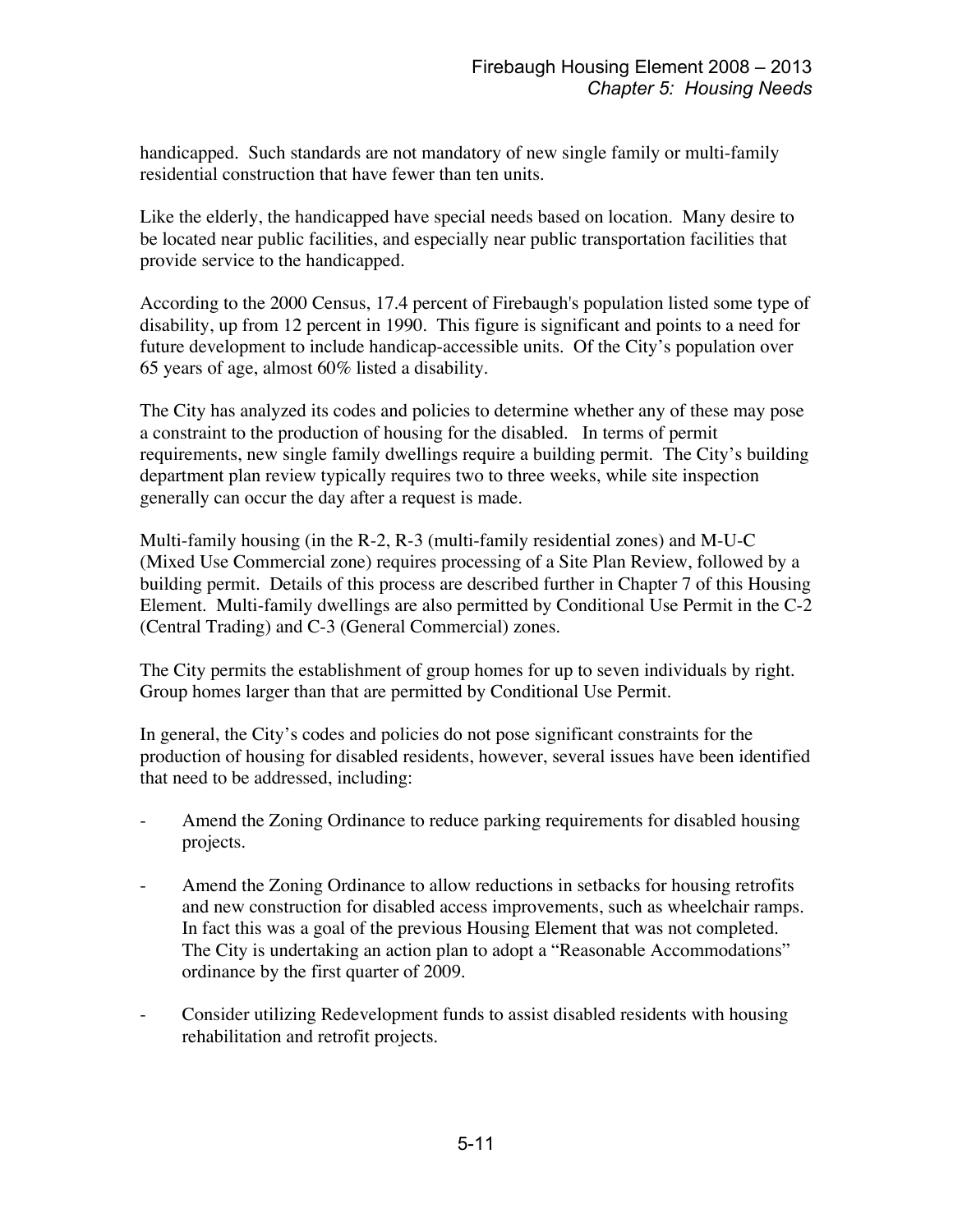These strategies will be covered in further detail in Chapter 8 of the Housing Element.

### Large Family Households

The State of California classifies "large families" as those with five or more members.

Large families are indicative not only of those households that require larger dwellings to meet their housing needs, but also are reflective of a large number that live below the poverty level.

Building records indicate that a large number of single family dwellings constructed in Firebaugh have only three bedrooms. These size homes are often inadequate to serve the needs of large family households. An increase in the number of homes with four or more bedrooms would work to help alleviate overcrowding problems experienced by large families.

The 2000 U.S. Census indicated that about 35 percent of families in Firebaugh had five or more persons, up from about 33.7 percent in 1990. This compares to about 26.4 percent of all households for Fresno County as a whole.

The 2000 Census indicated that there were over 38 percent of owner-occupied households that fell into the "large household" category; about 33 percent of renteroccupied households were "large households". These data indicate a need to construct larger dwellings in the future.

#### Female Heads of Household

Families with female heads of household are more likely to experience a higher incidence of poverty than other households. Table 5-3 lists the numbers and percentages of those female-headed households in which at least one child is present. In 2000, nearly 15 percent of Firebaugh's households were female-headed. This figure is slightly less than the figure for Fresno County as a whole.

Since the female's time may be limited to taking care of basic household chores, earning income, and caring for their children, they may have little time to spend on maintaining their home. A high poverty level often results in poorly maintained dwellings since income is more apt to be spent on more immediate needs such as food, clothing, transportation and medical care.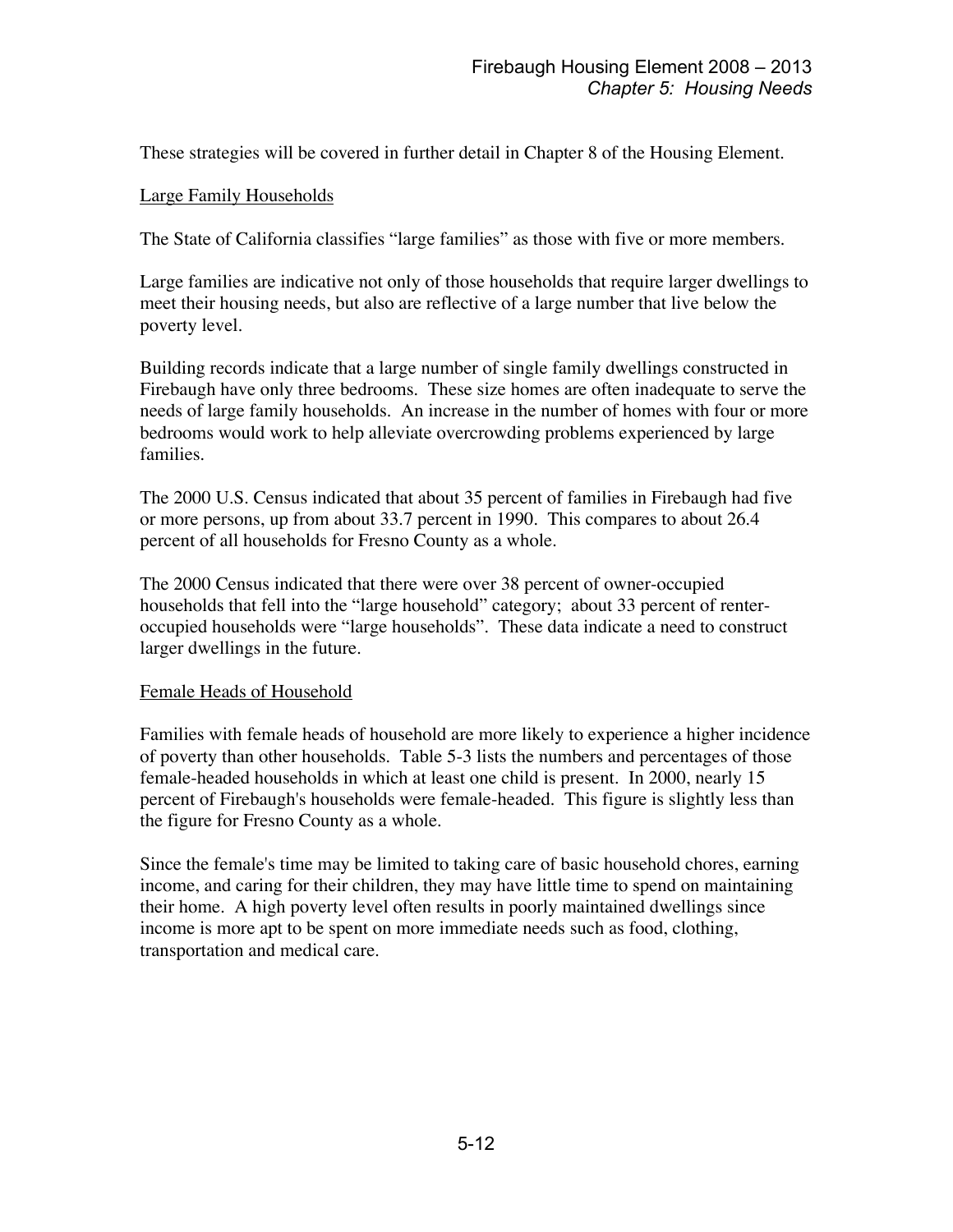# **Table 5-3** *Female Heads of Household*

|                      | Total<br>Households | Female Headed<br>Households | % of Total<br>Households |
|----------------------|---------------------|-----------------------------|--------------------------|
| Firebaugh            | 1,418               | 209                         | $14.7\%$                 |
| <b>Fresno County</b> | 252,940             | 38,569                      | $15.2\%$                 |

Source: U.S. Bureau of Census, 2000.

#### Homeless

The problem of homelessness is a growing concern in many major metropolitan areas in California; however, it has historically been a relatively minor problem in Firebaugh. Interviews conducted with building and police officials indicated that there are very few, if any homeless persons living in Firebaugh. These officials did indicate that from time to time individuals or families that are migrant farmworkers will have difficulty securing housing. However, in most cases, they will move into existing living quarters with other persons that are also migrant farmworkers. These living units that are occupied by more than one individual or family include privately owned single and multiple residential units, and farm labor housing units.

Some communities provide for the needs of homeless persons by allowing transitional housing and/or emergency shelters. The Firebaugh Zoning Ordinance currently does not list transitional housing or homeless shelters as a permitted use. The ordinance should be amended to allow these uses, and allowances could be provided for reduced site development standards (such as parking).

The City has received no requests or inquiries regarding the development of this type of housing in recent memory, but is ready to facilitate the production of such housing in the event an application is submitted.

Emergency Housing Needs

Recent amendments in Housing Element law require the City to analyze the needs of families and persons in need of emergency shelters, and plan for those needs. Emergency shelters are typically geared toward providing housing for homeless families and individuals.

There are three categories of this type of housing that are recognized by State law: Emergency Shelters, Transitional Housing and Supportive Housing. State law defines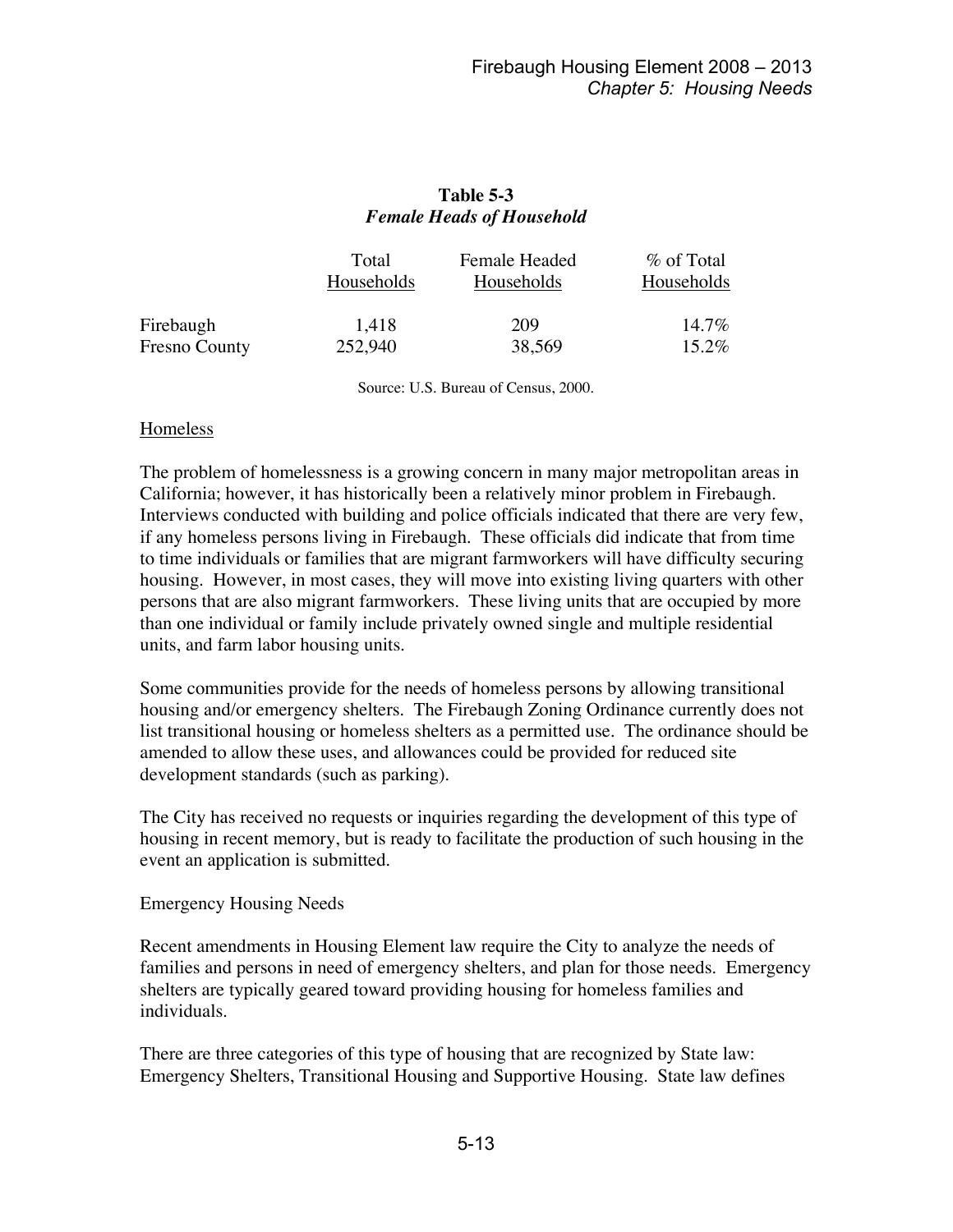**Emergency Shelters** as *housing with minimal supportive services for homess persons that is limited to occupancy of six months or less by a homeless person. No individual or household may be denied emergency shelter because of an inability to pay*.

Closely related to emergency shelters is the category of **Transitional Housing**, defined as *buildings configured as rental housing developments, but operated under program requirements that call for the termination of assistance and recirculation of the assisted unit to another eligible program recipient at some predetermined future point in time, which shall be no less than six months*.

**Supportive Housing** is defined as *Housing with no limit on length of stay, that is occupied by the target population as defined in subdivision (d) of Section 53260 (of the State Housing code) and that is linked to onsite or offsite services that assist the supportive housing resident in retaining the housing, improving his or her health status, and maximizing his or her ability to live and, when possible, work in the community*.

Interviews with local officials reveals that there are currently no known emergency shelters, transitional housing or supportive housing facilities in the City of Firebaugh. Currently the City's zoning ordinance does not list these types of housing facilities as permitted or subject to a Conditional Use Permit. Chapter 8 of this Housing Element will contain an action plan directing the City to amend the Zoning Ordinance to allow for emergency shelters, transitional housing and supportive housing, without the requirement for a Conditional Use Permit, along with specifications for basic development standards.

#### Extremely Low Income Households

Housing Element law has been amended to require cities to analyze and plan for the housing needs of Extremely Low Income households, which are defined as households earning less than 30 percent of the County median income. In 2008, a family of four earning less than \$16,150 per year would be classified as extemely low income.

Households in the extremely low income category are likely to have a variety of critical housing situations and needs. Most families receiveing public assistance (such as social security insurance or disability insurance are considered extremely low income households. Persons that depend on minimum wage jobs may also be in this income category. It is estimated that twelve percent (or 170) of Firebaugh's households are in the extremely low income category. It is expected that most of these households are renters, and likely many of them are experiencing severe overpayment problems.

In terms of future needs, the housing demand for extremely low income households can best be met through housing rental opportunities and the cost to rent must be supplemented by a variety of housing programs, including the Section 8 program.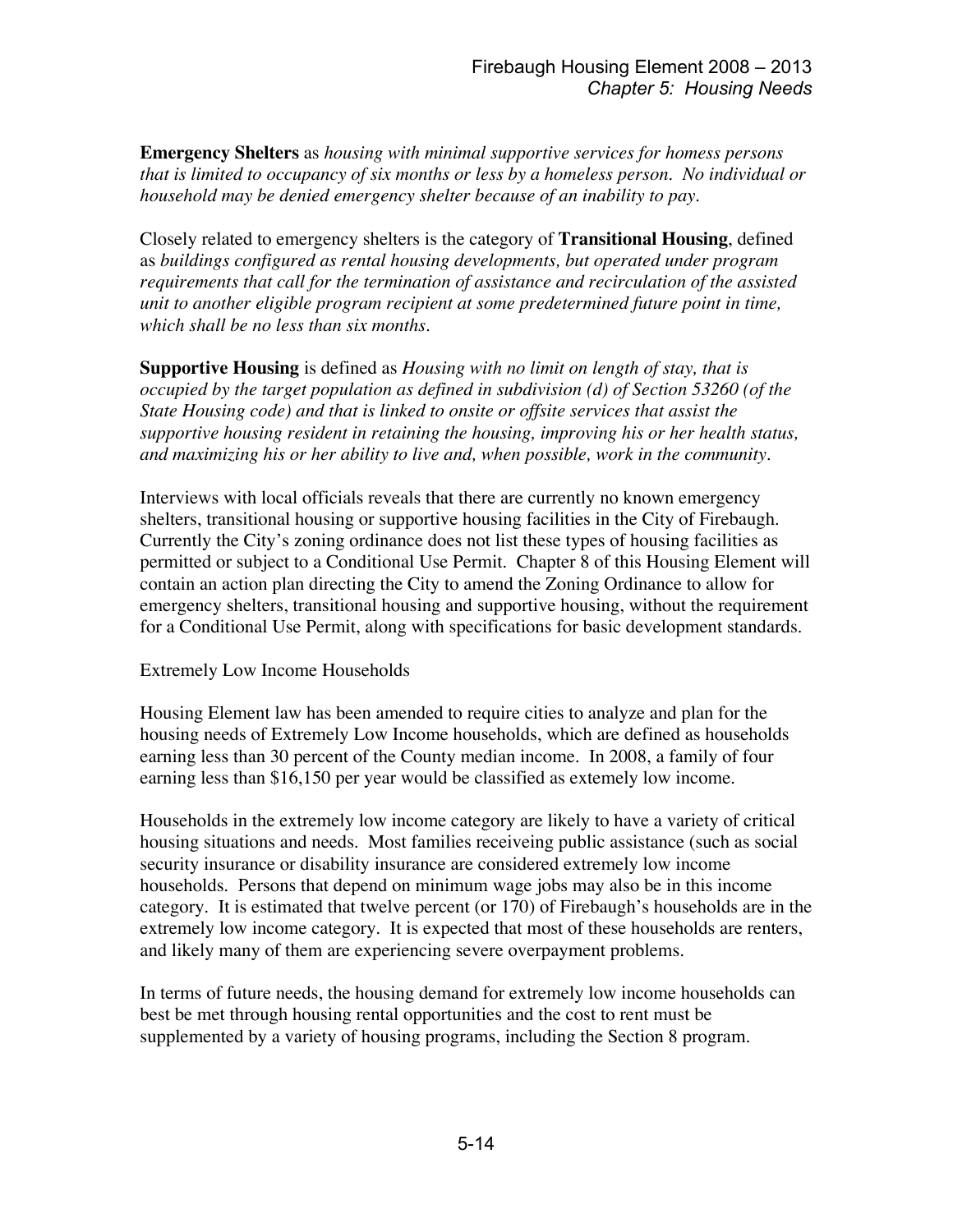# Farm Workers

Fresno County has historically been the nation's number one agricultural county, in terms of the value of farm products sold. The county's farm-based economy makes each of its cities a prime location for households that depend on agriculture as a source of income.

In Firebaugh, approximately 26 percent of the population was employed in agricultural occupations, according to the 2000 Census. While significant, this number was less than several other nearby cities.

During the height of the harvest season, it is estimated that the farm worker labor force may swell by about 25 to 30 percent. These individuals and families usually crowd into existing housing units in the community. Because they are migrant farm workers, these persons will also live on a temporary basis in non-traditional living quarters, such as trailers, garages, storage sheds, and mobile homes. They may also occupy a room with two or three other individuals.

Some generalizations can be made about the housing situation for farmworkers. Many farm workers are plagued by low incomes and live in unsanitary, overcrowded housing conditions, often doubling and tripling up in a single bedroom in a residential dwelling unit.

# Seasonal Farm Workers

Many farm workers are classified as seasonal farm workers. The State of California defines seasonal employees as individuals are employed less than 150 consecutive days by the same employer. Obviously, this group of workers can encounter special problems in finding housing. Some landlords may not be willing to rent to migrants because of the short length of their stay, coupled with the fact that farm workers sometimes overcrowd affordable housing units. As a result of these circumstances, many farm workers often take whatever shelter is available, even if this means sleeping in garages, sheds, vehicles or trailers.

Estimates of the number of seasonal farmworkers that reside in Firebaugh are difficult to come by. The previous Housing Element noted that domestic inflows at the City's wastewater treatment plant increase by about 30% during peak harvest season. This peak flow is still being observed in Firebaugh. Given the current population,this would indicate a seasonal farmworker population of around 2,000 persons.

To meet the need of farm workers, the Fresno County Housing Authority operates 98 units of housing at the Maldonado Plaza Migrant Family Housing Center, located on Thomas Conboy Avenue, east of Clyde Fannon Road. This is one of only two such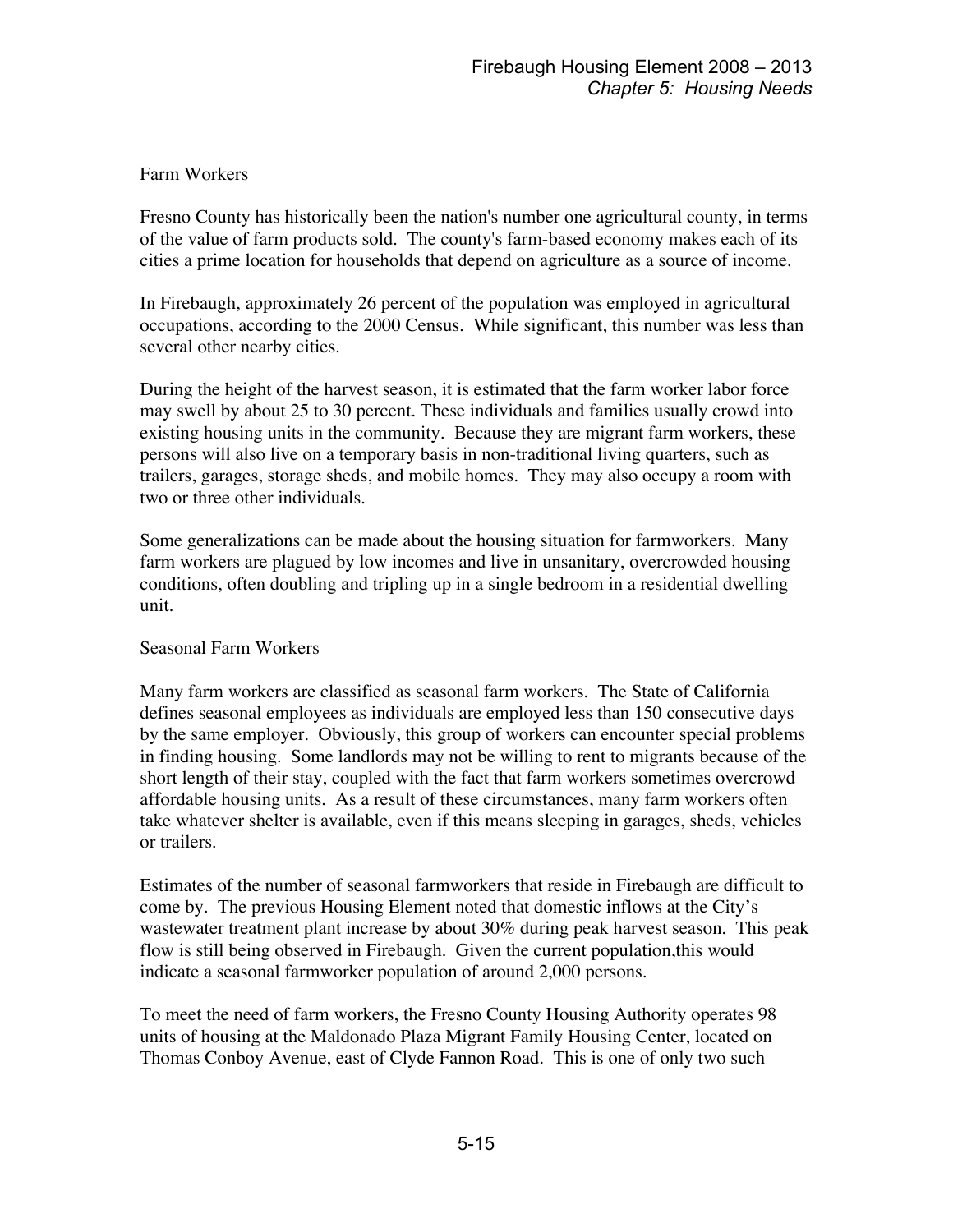migrant housing facilities in the County. The Housing Authority reports that these units are generally fully occupied during the peak harvest season.

New farm worker housing is permitted as a multi-family residential use in the R-3, R-2 (Residential Multi-Family) and M-U-C (Mixed Use Commercial) zone districts. Processing requires the developer to process plans through the city's Site Plan Review process – this typically involves review by the Planning Commission – a public hearing is not required.

Development standards are those required under the R-2 and R-3 (Multiple Family Residential zones). Additional information on these standards is provided in Chapter 7 of the Housing Element. The City has not received any inquiries about developing farmworker housing in at least the past five years but remains ready to facilitate this type of project is if an application is submitted.

The City Redevelopment Agency would also likely consider financial assistance for a qualified farmworker housing project.

The City has recently entered discussions with the Fresno County Housing Authority which is interested in rehabilitating and reconstructing their properties in Firebaugh. Part of this redevelopment could include the creation of additional units, including farmworker housing units. At the time of writing of this housing element no specific plans had been established, however the City is committed to working with the Housing Authority to realize their redevelopment plans – which would likely occur during the planning period of this housing element.

# **Projected Housing Needs**

Information presented in Chapters 2 and 3 documented the recent growth in the population and housing stock in Firebaugh. Between 1980 and 2000, the population has increased by over 54 percent, while the total number of housing units has grown by 43 percent. Long-range projections indicate that the population of Firebaugh will expand from 6,680 in 2005 to a potential "low" population of 10,435 and a "high" of 16,570 by the year 2030. The Regional Housing Needs Allocation Plan, prepared by the Fresno County Council of Governments, projects that Firebaugh's population will grow to 7,674 by the year 2013 – the end of the planning period for this housing element.

#### **Market Demand For Housing**

Market rate housing is that housing affordable to persons earning more than 120 percent of the county median income. Given the data available on income, housing prices, and employment, the demand for market-rate housing in Firebaugh is not considered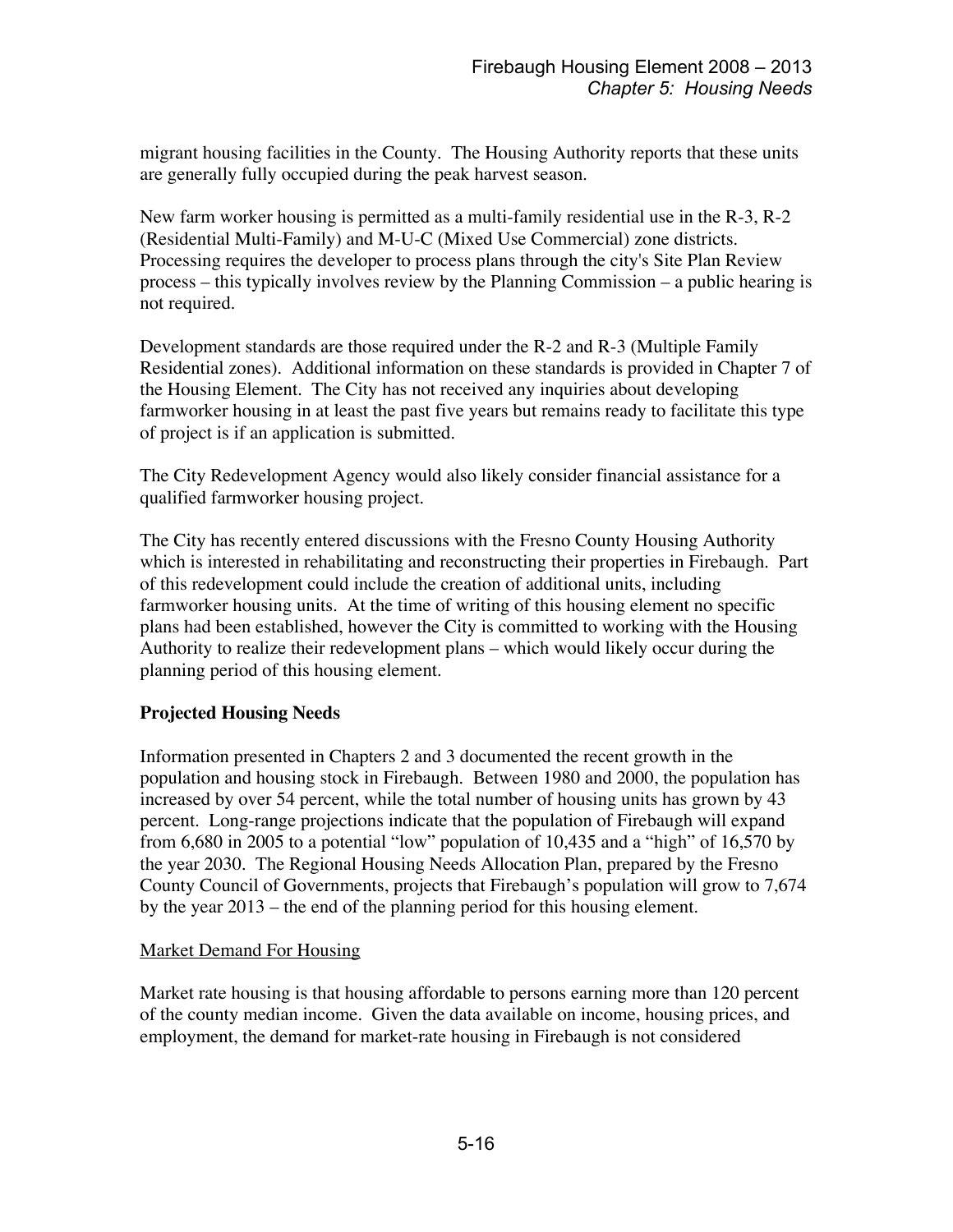significant. However, the City is very interested in attracting developers of this type of housing to better balance the local housing market and economy.

#### Projected Housing Demand for All Income Levels

The *2007 Regional Housing Needs Allocation Plan (RHNA)*, prepared by the Fresno County Council of Governments (COG), calculated the projected new construction need for the period January 1, 2006, to June 30, 2013. It should be mentioned that the RHNA planning period does not directly correspond to the Housing Element's planning period of July 1, 2008 through June 30, 2013.

The "new housing" need is the number of new dwelling units that must be constructed between July 1 2008 and June 30, 2013 to provide housing for the anticipated population growth of Firebaugh. This projected housing need takes into account the projected number of households, vacancy factors, housing market removals, and existing housing units in Firebaugh.

Table 5-4 shows the new construction need allocation for the City of Firebaugh. The table shows that the "above-moderate" income group will constitute the greatest demand for new housing in the community, during the planning period. However, this does not diminish the importance of providing housing for the other lower income groups.

| <b>Income Group</b>  | <b>Units Needed</b> | <b>Percent of total</b> |
|----------------------|---------------------|-------------------------|
| <b>Extremely Low</b> | 50                  | 13%                     |
| Very Low             | 51                  | 13%                     |
| Low                  | 80                  | 21%                     |
| Moderate             | 77                  | 20%                     |
| Above Moderate       | 122                 | 32%                     |
| <b>Total</b>         | 380 units           | $100\%$                 |

**Table 5-4** *New Construction Need by Income Group, July 1, 2008 – June 30, 2013*

Source: Regional Housing Needs Allocation Plan, Fresno County Council of Governments, 2007

#### **Preservation of Assisted Housing**

There are several residential projects in Firebaugh which were constructed or are otherwise subsidized using government funding in the form of low-interest loans or other subsidies. In return for these subsidies, the developers have been required to agree to restrict rental of some or all of the units to persons of lower income. However, these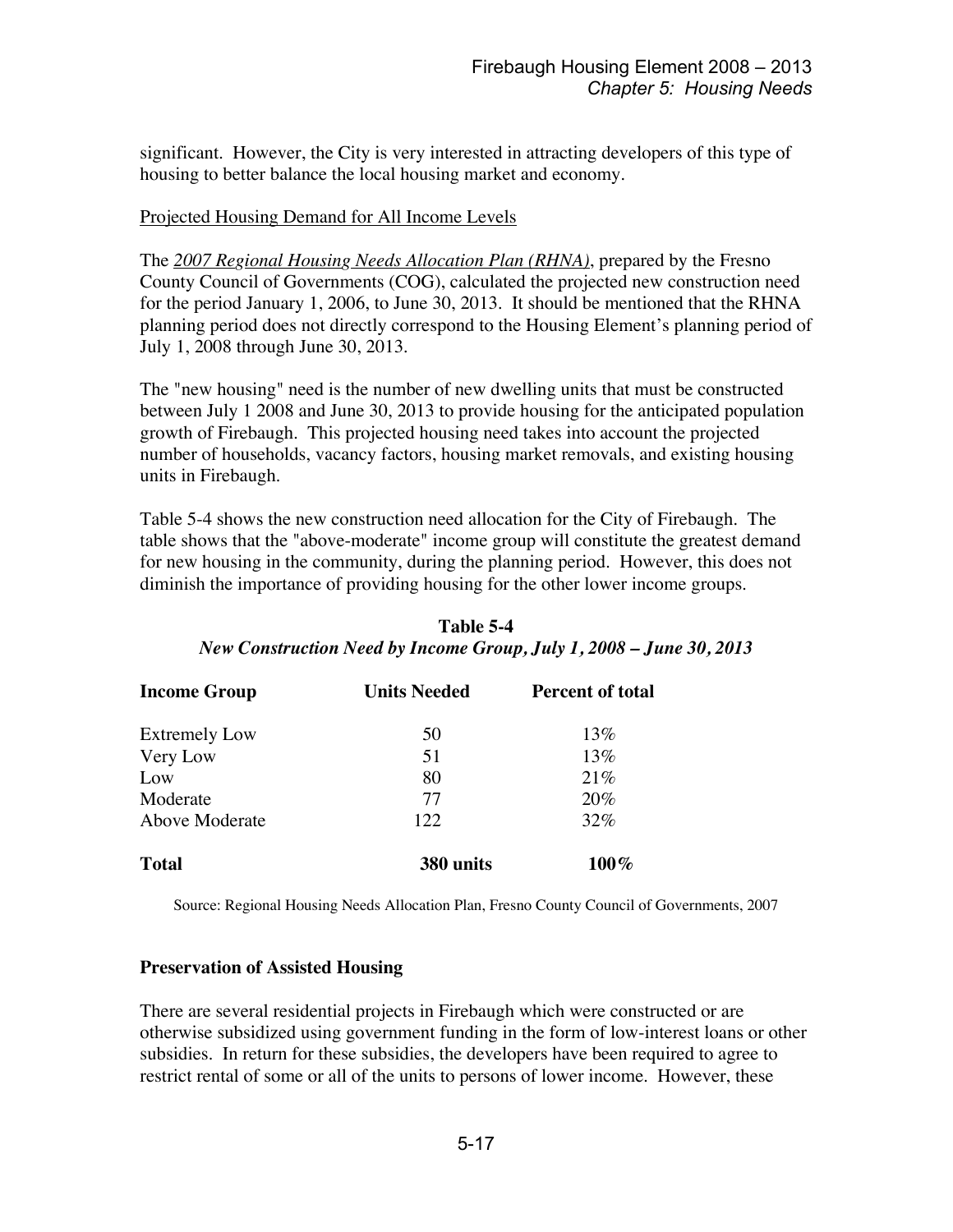rental restrictions are required to remain in effect only during the term required by the funding agency. After that point, the owner of the project may charge market rate rents essentially whatever the market will bear.

There are a number of government programs that can incur rent restrictions of the type mentioned above. These include:

- Development loans, such as the Farmer's Home Administration 515 program that can be used to develop low income rental projects.
- Section 8 rent certificates. These are certificates issued to qualified low income individuals that permit them to receive rent subsidies. Property owners contract with Fresno County Housing Authority to provide rental housing to Section 8 certificate holders.
- Local density bonus. A municipality may grant an increase above the number of units that a developer would normally be permitted to build in exchange for the developer agreeing to reserve a certain number of the units for rental to various lower income groups or the elderly.

State Housing Element law (Section 65583) requires that cities determine whether any subsidized rental units are at risk of converting to market rate units within the next ten years, and if there are any, to formulate a program to preserve the affordability controls that are currently in place.

In terms of federally and state assisted projects, the City contacted several sources, including HCD, USDA Rural Development, California Housing Finance Agency (CHFA), the publication *Federally Assisted Multifamily Housing Inventory and Risk Assessment* and Fresno County Housing Authority. Information received indicates that there are no subsidized units at risk of conversion in Firebaugh during the next ten years.

Units in Firebaugh have been subsidized by several programs, including Farmers Home 515 program, CHFA rental programs, Section 8 contracts and various subsidies from the Firebaugh Redevelopment Agency (FRDA).

The Housing Element is required to list entitities that are interested in participating in California's first right of refusal program. These entitities would be notified when a project becomes eligible for conversion to market-rate rents - to give the entity the opportunity to "step in" to provide funds or other measures to preserve the affordability of the units. Three organizations are listed on HCD's website as being interested in the First Right of Refusal Program in Fresno County. These are listed in Table 5-5, below.